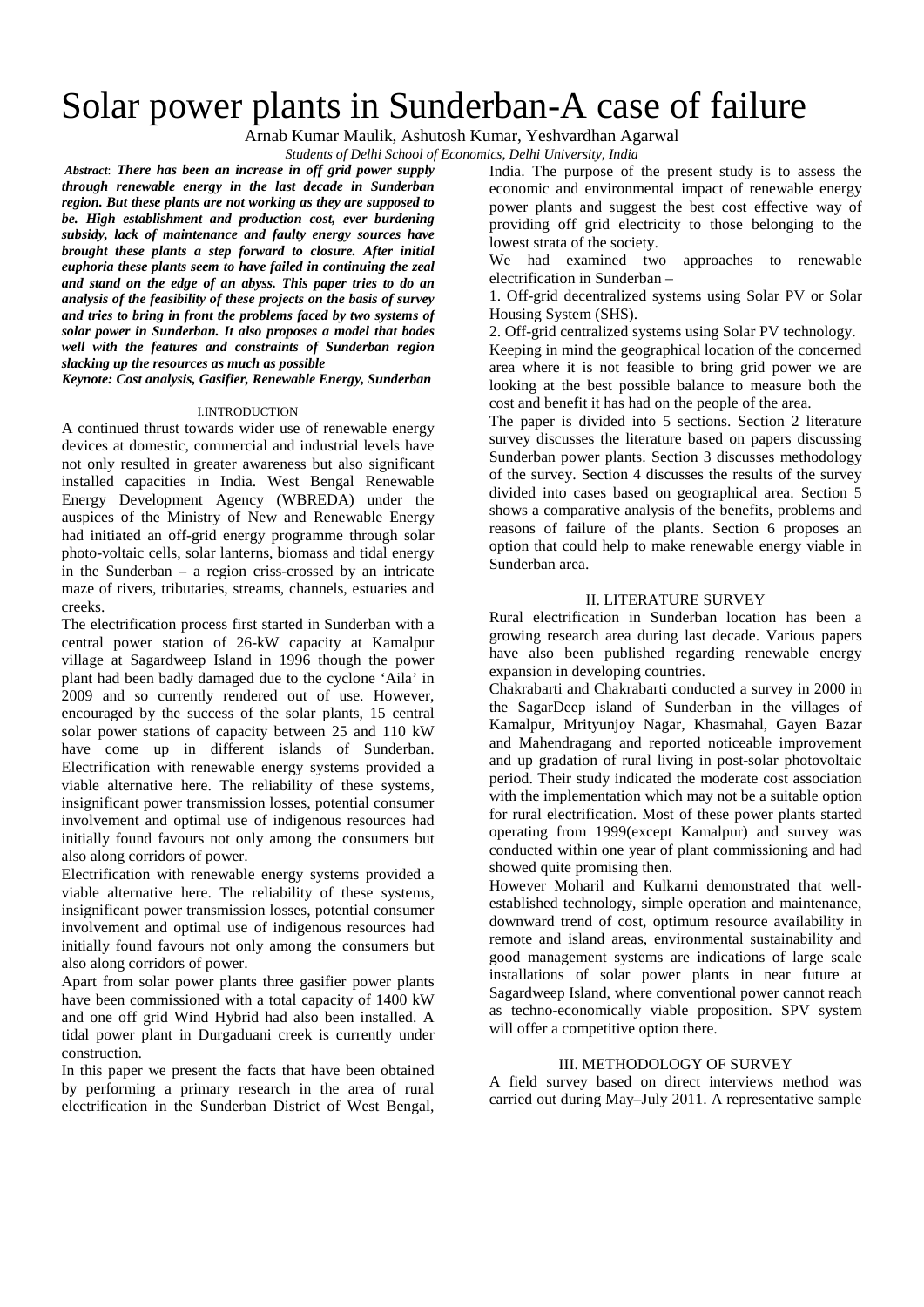of about 20 beneficiaries at least was drawn from each of the 11 villages.

Ideally, the way to measure the impact of electricity connection is to take the difference between the outcome after the intervention and that which would have resulted in without the intervention, a situation called the counterfactual (Ravillion, 2007). In the absence of a true counterfactual, we simulate one with the help of a control group.

Non electrified villages in the area are taken as the 'control' group to compare the variables such as increment in work hours, increment in study hours, cost of alternative energy vis-a vis kerosene and diesel used in non-electrified villages etc. We have taken distance from Kolkata, no. of educational institutions, income proxies such as presence of village 'haats', presence of clinics/hospitals/anganwadi centres, as control variables. This has helped us to mitigate recall period bias

Initially, a pilot survey was conducted to pre-test the questionnaire and people's response to it. Based on the pilot survey three different sets of questionnaire were prepared and used for conducting the survey, i.e. i) Village profile, ii) Household profile and iii) Individual profile. A mixture of data collection methods was employed during the fieldwork. This included transect walks, household interviews, observational data and semi-structured interviews with key local informants (such as the plant operators, teachers and panchayat pradhans),

All the plants considered here supply electricity to all the households within a fixed radius dependent on the plant size. The respondents were selected randomly from the list of beneficiaries of the plant. Systematic random sampling was used to draw the list of sampling units from the list of beneficiaries and hence self-selection bias was done away with.

### IV.RESULTS OF SURVEY *A. SAGAR ISLAND-NOTENDRAPUR*

Sagar Island is located in the south-western corner of the Ganges Delta, in West Bengal state of India. It is one of the largest of the hundreds of islands that make up the Sunderban. It is 96 km away from Kolkata by road and further 6 km distance is to be covered by river route. There are 46 villages in Sagardeep Island, where river Hoogly falls onto the sea at Bay of Bengal. The place is known for a large annual pilgrimage to Gangasagar, the main city of Sagar Island for a holy festival.

Till 1996 only a few diesel-generating sets were installed to provide power to the selected consumers only for few hours in the evening. However a central power station of 26-kWp capacity was set up at Kamalpur village at Sagardweep Island in 1996. The successful implementation of this unit was replicated in another village. Overall 10 villages in Sagardweep Island have solar power plant and all the units were supposed to run as regular off grid power supply centres for 5–6 hours in the evening.

In order to do a survey 1 village was randomly selected from the list of 10 villages to study the impact of electricity. Kamalpur-oldest solar plant was too badly damaged by Aila cyclone to be revived again. S Natendrapur has a population of 1,050 and its control village Bishnupur has a population of 5630.

About 23 beneficiaries were surveyed from each village.

But there has been a twist in the story. The power plant has remained closed for last 2 years due to lack of supply of battery. In fact almost all the solar power plants in SagarDweep power plants have remained closed for last 2 years providing electricity only for internal consumption of the plants, Plans are afoot to restart production from October 2011.But extension of grid electricity may sound death kneel for these plants.

Power was to be supplied till 12 midnight in the summer months (March–May). In rainy season power is supplied only for 4 hour. The Notendrapur plant with a 25 kWinstalled capacity provided electricity to households within 4.5–5 km radius through low-tension (LT) distribution line. The plant has 120 consumers.. Electricity charges are based on a service connection cum fixed initial security deposit that is in the range of Rs.500 for 3 points and Rs1000 for 5 points. Monthly charges were Rs80 for 3 point and Rs120 for 5 points.

However electricity is not provided to local higher secondary school which lies within the radius of distribution network of the plant. Diesel generator and standalone photovoltaic cell is used for power inside school campus. No provision has been made for refrigeration facilities for important vaccines and anti-venoms.

A society was initially responsible for the selection of consumers, choosing routes for the distribution lines, and the setting of the tariff in consultation with WBREDA. But now WBREDA has given the plant to a private company to collect the revenue and work on maintenance. The project was funded by a combination of grants, loans, and revenue. Government of India: 50% (grant), State government: 20% (grant), other sources: 30% (includes revenue from consumers and loans).

In table no. 1 per unit cost of electricity is calculated for Notendrapur (25 kW) plant which started producing from Aug 2000. The cost of installation of the plant was Rs7.96 million which includes photo voltaic cell, battery, inverter and charge controller, and distribution cost. Annual cost of production

 $(ACP)=C_{PV}$ \* $CRF_{PV}$ + $C_{BATTERY}$ \* $CRF_{BATTERY}$ + $C_{INV&BAT}$ \* $C$ RF<sub>INV&BAT</sub>+C<sub>D&I</sub>\*CRF<sub>D&I</sub>+O&M+Labour cost.

Capital recovery factor (CRF) is the ratio of a constant annuity to the present value of receiving that annuity for a given length of time.

| TABLE NO 1: PER UNIT COST OF ELECTRICITY PRODUCTION OF |
|--------------------------------------------------------|
| NOTENDRAPUR SOLAR POWER PLANT                          |

|                            | Notendrapur |
|----------------------------|-------------|
| Capacity                   | 25 kW       |
| Total kWh per year         | 32850       |
| Total cost of installation | Rs7096000   |
| PV cost                    | Rs3375000   |
| <b>Battery</b>             | Rs675000    |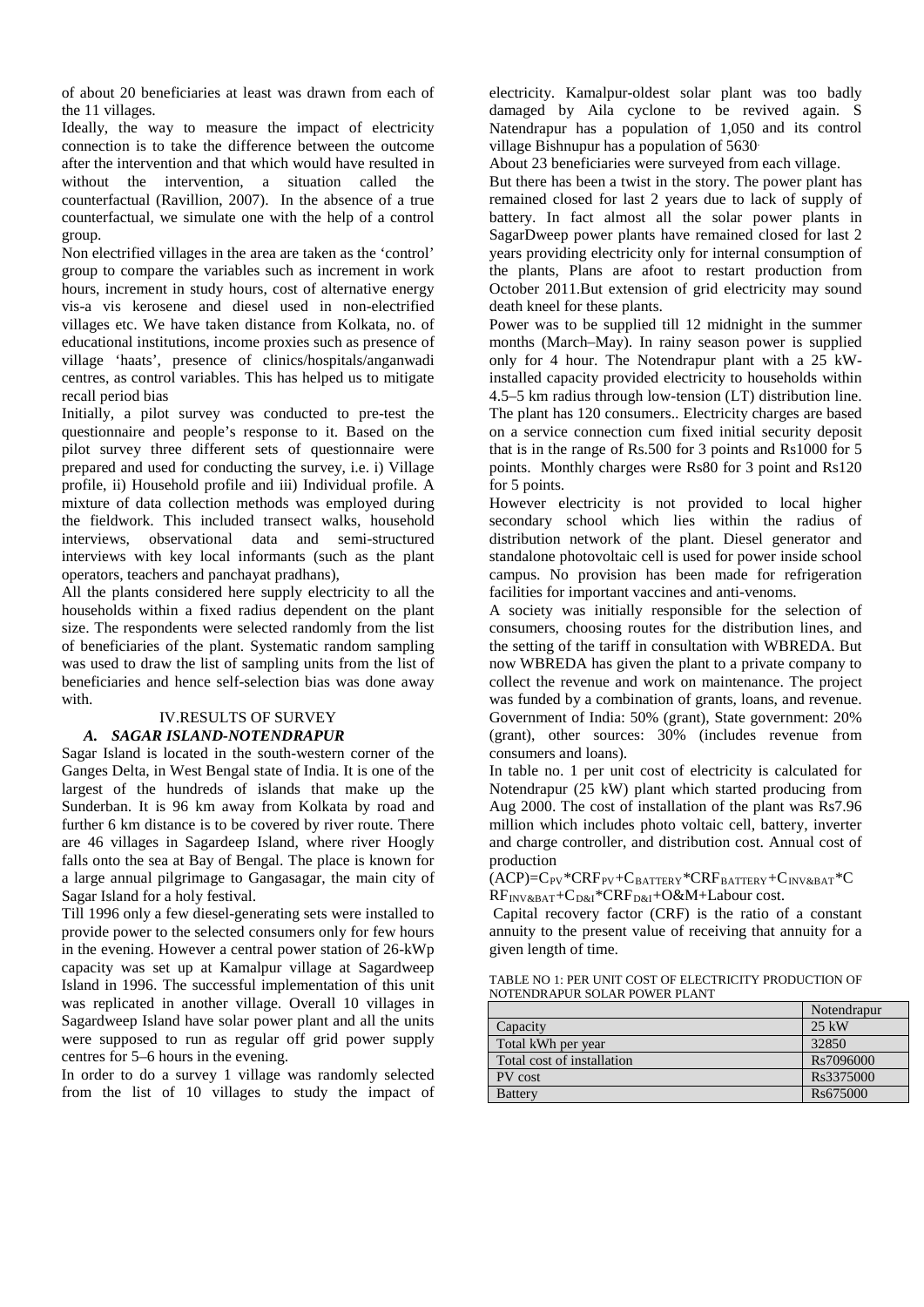| Inverter                                   | Rs1450000  |
|--------------------------------------------|------------|
| Charge controller                          | Rs300000   |
| Distribution and Installation(D&I)         | Rs1300000  |
| Labour cost                                | Rs162000   |
| O&M(.1%)                                   | Rs7096     |
| $PV^*$ CRF $(20, 10)$                      | Rs396562.5 |
| Battery*CRF(5,.10)                         | Rs178065   |
| Inverter and charge controller*CRF(10,.10) | Rs284725   |
| $D&I*CRF(10,.10)$                          | Rs211510   |
| Total annual cost                          | Rs1239958  |
| Unit cost with capital                     | Rs37.74    |

Source: Field survey and authors' calculation

No of days of operation in a year is taken to be 365 days and Capacity utilization factor is 0.9.Total kWh for Notendrapur has been calculated for 4 hours of utilization per day. Lifetime of solar PV cells is 20 years; lifetime of Charge controller and inverter is 10 years while lifetime of battery is 5 years. The discount rate is 10 %. Unit cost of production for Notendrapur plant comes out to be Rs37.74 which is quite high comparative to conventional thermal power Rs3 to Rs4 unit cost.

The consumers currently pay Rs80 for a three point system of 60W system

TABLE NO 2: CALCULATION OF PER UNIT COST PAID BY **CONSUMERS** 

| Monthly charge            | Rs80                 |
|---------------------------|----------------------|
| Power consumption per day | $60W*4hrs = 240WHrs$ |
| Monthly power consumption | $7.20$ unit          |
| Per unit cost             | Rs11.11              |
| $\alpha$ $\mathbf{r}$ 11  |                      |

Source: Field survey

The above calculation shows that a consumer in a poor village in the heartland of Sunderban paying a unit cost of Rs11.11 whereas a consumer in Mumbai pays Rs8.27 per (above 500 units) unit max.

Total annual revenue from electricity charges is Rs124800. Annual financial deficit comes to Rs1115158 in 2011 prices. Financial subsidy amounts to 90 % of the total cost.

TABLE NO 3: KEROSENE USAGE OF NOTENDRAPUR AND CONTROL VILLAGE BISHNUPUR

| <b>Household particulars</b>               | <b>Notendrapur</b> | <b>Bishnupur</b> |
|--------------------------------------------|--------------------|------------------|
| No of households surveyed                  |                    | 16               |
| Average Household size                     |                    |                  |
| Average usage of Kerosene of               | 3                  | 7.5              |
| household(ltr/month)                       |                    |                  |
| No of shops surveyed                       |                    |                  |
| Average usage of Kerosene of               | $\mathcal{D}$      |                  |
| shop(ltr/month)                            |                    |                  |
| $C_{\text{outmax}}$ $E_{\text{a}}$ defines |                    |                  |

Source: Field survey

Compared to non-electrified counterpart a consumer in Notendrapur village he saves 4.5\*32Rs= Rs144 per month. After paying Rs80 for electricity he saves Rs64 per month.

TABLE NO 4: COMPARISON OF STUDY HOURS OF TWO VILLAGES

| <b>Parameters</b>    | <b>Notendrapur</b> | <b>Bishnupur</b> |
|----------------------|--------------------|------------------|
| Household surveyed   |                    | 16               |
| Avg no of children   |                    |                  |
| Study hours at night |                    |                  |

Source: Field survey

Table 4 shows the number of hours children were able to study in the electrified villages is 1 hour more compared to those of non-electrified villages Where the electrified villages showed 4 or 3.5 hours on an average given by children for studying purposes it was 3 and 2.5 hours respectively in the control villages which were non electrified. However it is not 2.25 h per day more as was found by Chakraborty and Chakraborty (2000). It may be due to better consciousness for education compared to 2000.

There is at present 3 employees for Notendrapur plant.

Though it seems that the power plants have done a good job of alleviating the problems, they are however saddled with problems which have been increasing as plant life increases. Availability for fewer hours is the most important problem. The plants were supposed to provide 6 hours of light. However lack of maintenance and other problems had led to gradual decrease in light hours to 4 hours daily.

It was nothing but sorry state of this ambitious project that the plants of Sagar Island have either stopped working due to some inherent fundamental problems or some were badly damaged by the cyclone Aila in 2009(Kamalpur).But they still continue to stay in disuse due to lack of will from the governing concerned authority.

## *B. KUMIRMARI*

Kumirmari is a distant village in the heartland of Sunderban where a different type of renewable project had been initiated by WBREDA. Instead of setting up a centralized solar plant individual solar home system (SHS) has been distributed to 3356 households. The households paid a down payment of Rs2000 and received a subsidy amount of Rs11000 on each solar module. About 2756 solar modules were distributed before 2009 though 80% of them were damaged by Aila cyclone. 580 modules were distributed after Aila till July 2010. Beneficiaries were selected through a survey by local panchayat and WBREDA before allocation of solar system. Total subsidy amounted to Rs37015000.

However local higher school had not been provided with a solar cell.

TABLE NO 5: STUDY HOURS OF KUMIRMARI

| <b>Parameters</b>    | Kumirmari |
|----------------------|-----------|
| Household surveyed   | 18        |
| Avg no of children   |           |
| Study hours at night | 3.5       |
| -<br>----            |           |

Source: Field survey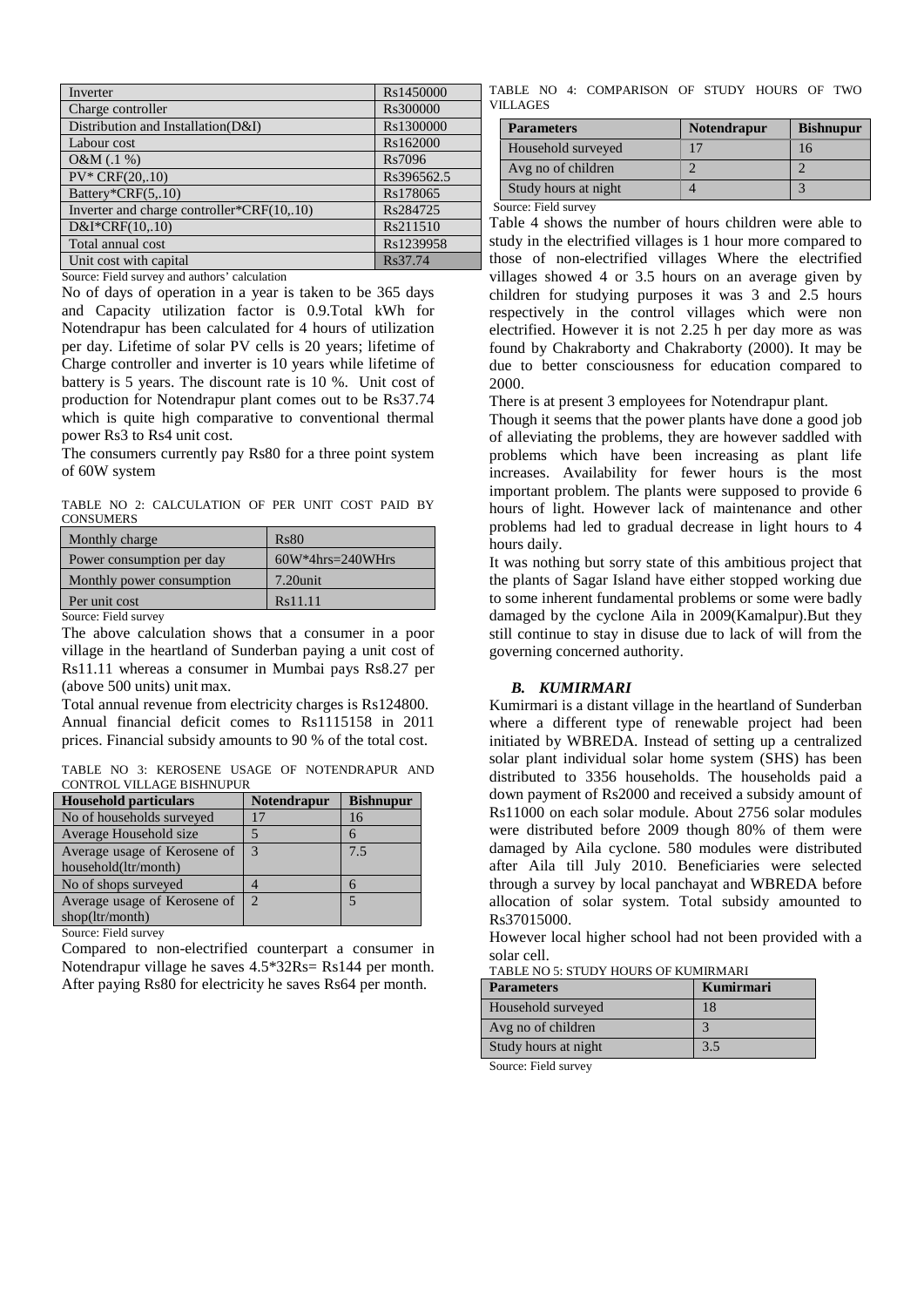Average study hours at night for a Kumirmari student is 3.5 hours which is nearly 1.5 hours increase from nonelectrified villages in the area.

Now let us see the kerosene usage of Kumirmari village

TABLE NO 6: KEROSENE USAGE OF KUMIRMARI VILLAGE

| No of households surveyed<br>18                   |  |
|---------------------------------------------------|--|
|                                                   |  |
| 5<br>Average Household size                       |  |
| $\mathcal{D}$<br>Average usage of Kerosene<br>per |  |
| household(ltr/month)                              |  |
| No of shops surveyed<br>6                         |  |
| Average usage of Kerosene<br>per                  |  |
| shop(ltr/month)                                   |  |

Source: Field survey

Savings from kerosene amounts to 6.5 litres per month which amounts to Rs32<sup>\*6.5</sup> Rs208 per month for households

However though it may seem that though those beneficiaries of the SHS system are happy but a strong undercurrent of discontent runs among the local people.

Training to 2 local people was imparted by WBREDA. However such training has proved to be inadequate for 3365 units. Street lights were also installed to stop the tigers from entering the village. However most of the street lights are damaged or stolen. High subsidy has also created a black market in neighbouring un-electrified villages for the solar cells. Besides the solar cells got badly damaged due to Aila and the private company refused to undertake free repairing though the systems were still within warranty period. According to the company damage from cyclone does not fall under purview of free repairing.

There were allegations of favouritism by the Panchayat while distribution of solar cells among the households.

This shows the ignorance by the hands of the authorities both on the government side which are also the regulators and the private players which are the ones who are directly responsible for the maintenance and smooth running.

## IV.CRITICAL ANALYSIS

Electricity transmission in Sunderban is a little difficult and thus the society is largely energy deficient resulting into various repercussions over the economic, social, psychological, political; virtually each sphere of existence. Crossing many streams that take water to its ultimate goal one comes across poverty, unemployment and other curses of energy deficiency. However, in recent decades, the demand has been perceived by institutions in authority, turning Sunderban into an experimental geographical pocket testing implementing and rejecting various alternative sources of energy.

Here we will discuss the benefits, problems and failure of the projects in a brief manner

TABLE NO 7: FREQUENCY DISTRIBUTION OF BENEFITS REPORTED BY TWO VILLAGES

| <b>Benefits</b>                           | Natendrapur | Kumirmari |
|-------------------------------------------|-------------|-----------|
| Increased study hours                     | 88.24%      | 88.89%    |
| Increased business hours                  | 46.67%      | 44.44%    |
| Increased<br>time for other<br>activities | 23.53%      | 25.00%    |
| Entertainment                             | 88.24%      | 55.56%    |
| Comfort                                   | 58.82%      | 55.56%    |
| Movement at night                         | 52.94%      | 72.22%    |
| Performing agricultural work              | 41.18%      | 16.67%    |

## Source: Field survey

In case of Notendrapur plant we see almost 90% of the respondents were unanimous about increased study hours of children due to electrification. Apart from increased study hours entertainment (88%) and comfort (58%) are the two primary benefits. Performing agricultural work at night (41 %) also fared poorly in the benefits compared to entertainment and comfort.

Analysis on benefits of Kumirmari reveals the fact that the increased time which was devoted to studies (89%) has been one of the prime reasons of the success of some form for the electrification programme. The quotient of movement at night (72 %) which has insured safety in the village from the wild is also a positive spill over of the electrification which the households seem to have emphasized.

| TABLE NO 8: FREQUENCY DISTRIBUTION OF PROBLEMS |
|------------------------------------------------|
| <b>FACED BY HOUSEHOLDS</b>                     |

| Problems                   | Natendrapur | Kumirmari |
|----------------------------|-------------|-----------|
| Availability for fewer     | 94.12%      | 11.11%    |
| hours                      |             |           |
| <b>Frequent Breakdown</b>  | 88.24%      | 11.11%    |
| for<br>Light<br>dim<br>too | 52.94%      | 55.56%    |
| handicraft                 |             |           |
| for<br>Low<br>wattage      | 82.35%      | 72.22%    |
| running heavy tools        |             |           |
| High cost                  | 12.83%      | 27.78%    |

Source: Field survey

The above table clearly illustrates the fact that different village face different forms of problems when it comes down to the reasoning of the ill quality of electricity. Kumirmari on one hand has the problem of availability for fewer hours (11 %) but it was quite less compared to Natendrapur (94%).

The data on problems faced by both Kumirmari and Notendrapur beneficiaries seem to suggest that the most prominent reason that the household emphasize in terms of the problems in the electrification is the fact that the low wattage of electricity does not allow for economic activities to place (72% and 82 % resp.), especially with regards to the activities which involve use of heavy machinery in the rural context. It is truly not possible to run heavy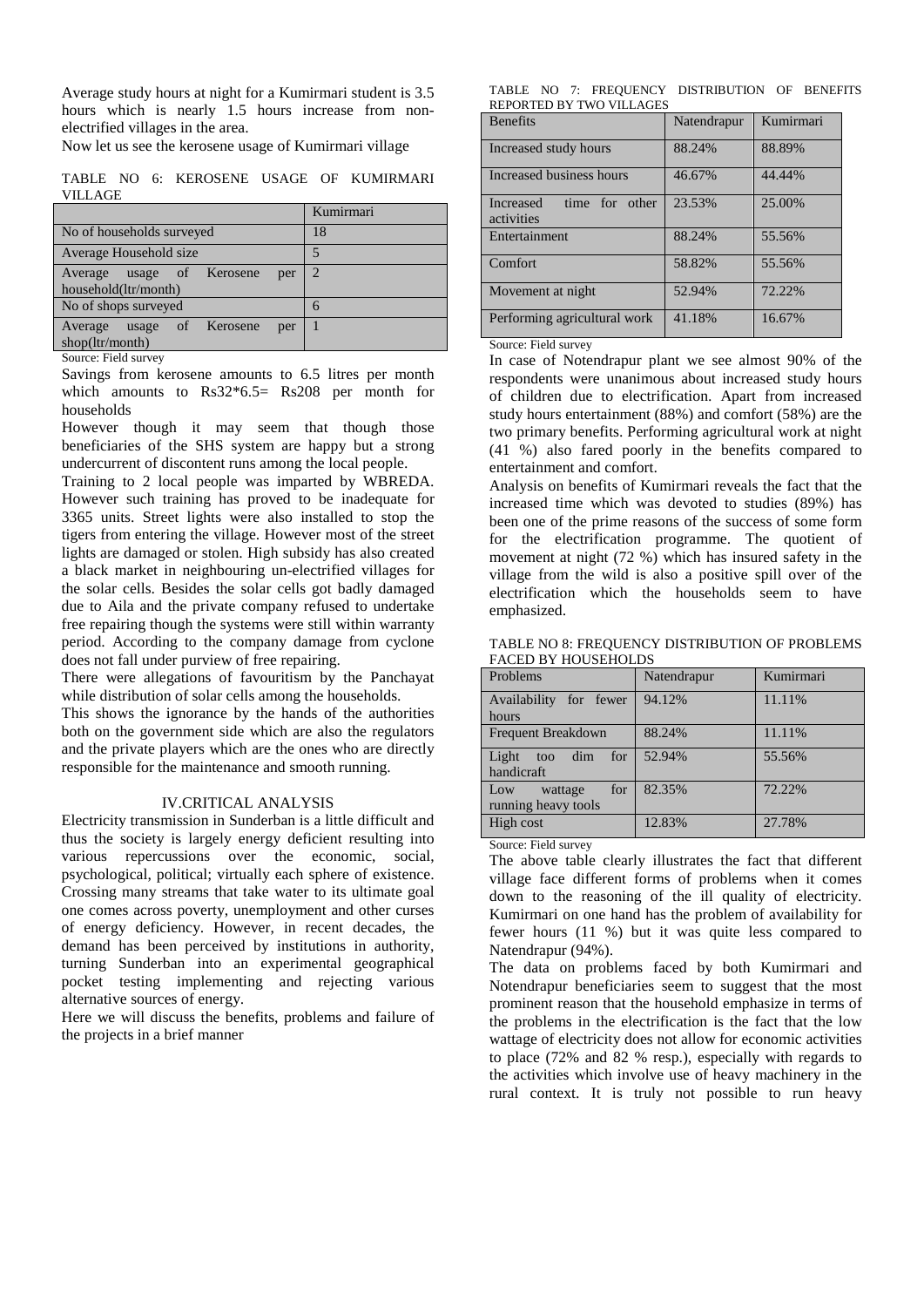machineries such as rice mill, cold storage with a 40 W solar PV cell.

Frequent breakdown and availability of fewer hours is the main problem for Notendrapur plant. An explanation for this reason can be Kumirmari beneficiaries can use their solar cells whenever they like, but Notendrapur beneficiaries are dependent on the whims of plant workers. So they feel that lesser hours of electricity is available to them when in-fact almost same hours of electricity is available to both the systems.

TABLE NO 9: FREQUENCY DISTRIBUTION OF REASONS OF **FAILURE** 

| for<br><b>Reasons</b> | <b>Natendrapur</b> | Kumirmari |
|-----------------------|--------------------|-----------|
| failure               |                    |           |
| Lack<br>of            | 52.94%             | $0.00\%$  |
| accountability        |                    |           |
| Low education of      | 70.59%             | 44.44%    |
| plant workers         |                    |           |
| Lack<br>of            | 76.47%             | 33.33%    |
| maintainence          |                    |           |

Source: Field survey

According to Notendrapur consumers the major reasons surrounding this misery were found to be lack of accountability (53%), low educational level and inefficiency of plant workers (71%) and lack of maintenance. The plant workers had studied till class 8.They had been given a basic training by WBREDA initially and no follow up training has been provided.

The reasons for the problems of the Kumirmari SHS system are corruption of panchayat in distribution of solar cells (50%) {not mentioned in the table} and ill trained workers  $(44%).$ 

A calculation for carbon credit required to make the Notendrapur plant viable is given in the next table

TABLE NO 10: A CALCULATION ON CARBON CREDIT OF NOTENDRAPUR SOLAR PLANT

| Equivalent diesel saving                                           | 12166ltr      |
|--------------------------------------------------------------------|---------------|
| Lower carbon emission( $@2.71\text{kg CO}_2/\text{ltr}$ ) per year | 32.971 tonne  |
| Cost of production per year                                        | Rs1239958     |
| Cost of production per tonne of $CO2$ reduction                    | Rs37607.8/ton |
| Max carbon credit possible                                         | Rs1980/ton    |
| Carbon credit needed to make plant financially                     |               |
| viable                                                             | Rs34848/ton   |

Source: Field survey 2011

It is seen that to make plant financially viable a ridiculously high carbon credit of Rs34848/ton will be needed. Currently the maximum carbon credit possible is 30euro/tonne. Surely there are more cost effective ways to reduce global warming.

Kumirmari faces a problem which is inherent in any subsidized project. Due to absolute ownership of the individual solar PV a secondary market in neighbouring villages has been created where the beneficiaries can sell their solar PV cells at a profit and lower than unsubsidized solar PV.

## V.PROPOSED MODEL AND CONCLUSION

The predominant technology used for individual households in off-grid projects is PV, mainly as SHSs. In World Bank projects, some 1.3 million PV systems for homes and community centres have been installed or are planned for installation, with a total capacity of more than 60MW at a total investment cost of about US\$680 million across the world

To succeed, rural electrification programs should aim to generate new revenues and directly affect livelihoods not just providing comfort and entertainment –which are in fact two most important benefits as reported by the consumers of all power plants. Normal grid can support productive loads irrigation pumps and agri-processing on demand in contrast to the capacity constraints of small off-grid projects13 (TERI, 2009b)

The successful functioning of decentralized electrification model at Kumirmari is a case worth contemplating. But the lopsided division of cost of SHS such that the HHs paying Rs2000 and rest Rs11000 being borne by the government as subsidy has its own limitations. Subsidy amounts to 85% of initial cost. Apart from Mexico (90%) no other country in the world gives so higher subsidy.

However the main problems in Kumirmari boil down to i) Heavy initial costs in form of subsidy, ii) Entry barrier in the form of large down payment, iii) Possibility of corruption due to onetime flow of down payment and subsidy, iv) Overlooking the willingness to pay, v)The possibility of various moral hazards incurred due to free rider syndrome.

Thus, the alternative model can be made by differentiating the demand into low payers and relatively high payers. While low payers or the people below poverty line can be provided with basic SHS without any down payment but charging them at the rate of Rs100 per month for a period of say 60 months in sync with the guarantee period of the apparatus at a rate of 10% PVFA (Present Value Factor of Annuity) comes to be 47.0654 hence the Present Value of total realization will be Rs4706.54.

For high payers a provision of variable demand can be incorporated in such a way that the difference in the cost of basic model and the model demanded is to be paid as down payment by the user. On the same scale, present value of their monthly payment comes to be Rs7059.81

TABLE NO 11: TABLE SHOWING CALCULATIONS OF SUBSIDY IN CASE OF SOLAR HOME SYSTEM

|                                   | <b>High Payers</b> | <b>Low Pavers</b> | <b>Present</b><br>Model |
|-----------------------------------|--------------------|-------------------|-------------------------|
| <b>PV</b><br>of<br>Cost<br>Module | C                  | 13000             | 13000                   |
| Down Payment                      | $C-13000$          |                   | 2000                    |
| Rate of Return<br>(per annum)     | 10%                | 10%               |                         |
| PVFA for<br>60<br>instalments     | 47.0654            | 47.0654           |                         |
| Instalment value                  | 150                | 100               |                         |